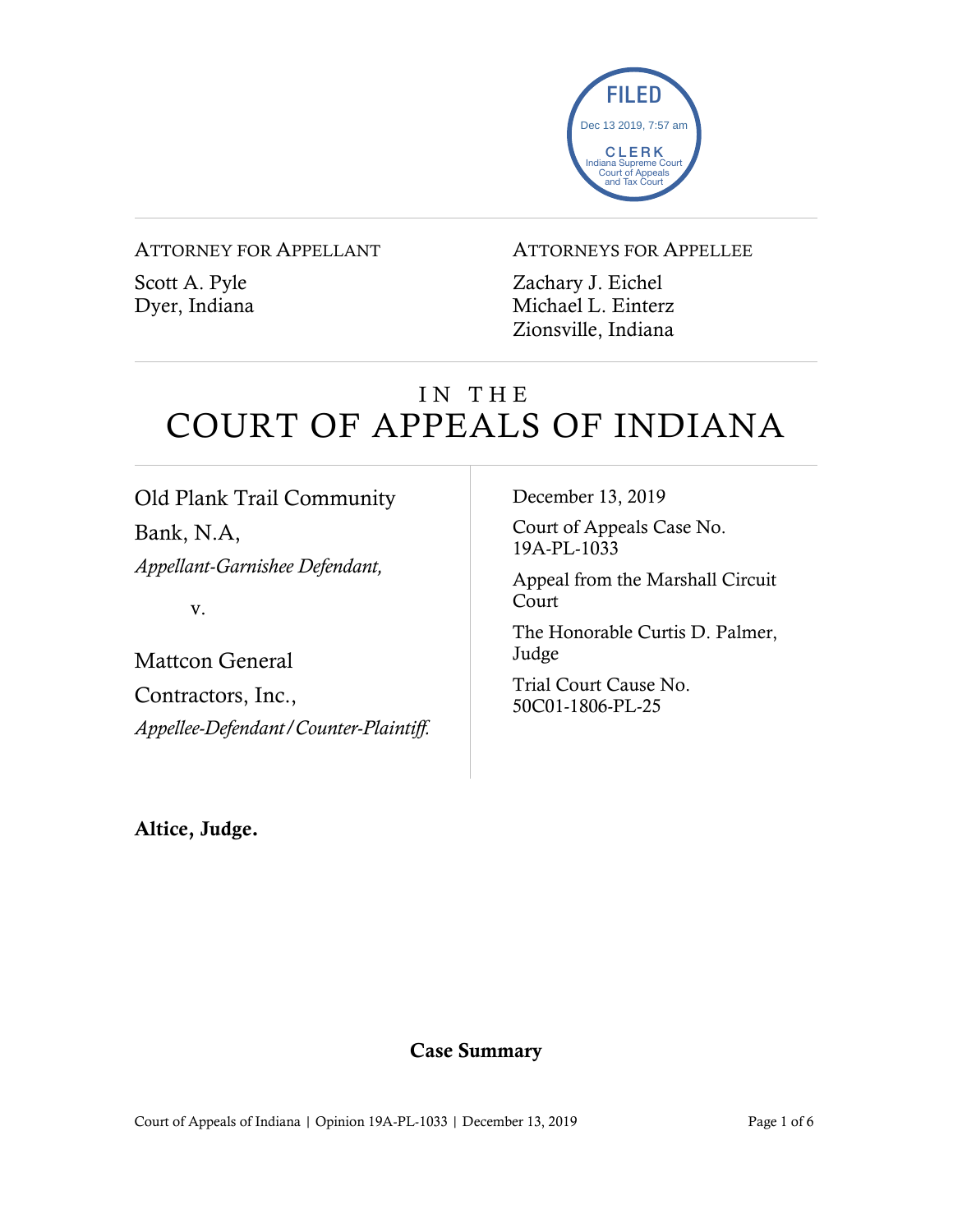[1] Old Plank Trail Community Bank, N.A. (Old Plank), appeals the trial court's denial of its motions to correct error, which determined that Old Plank had waived its right to set-off the garnished funds of its account holder, Mattcon General Contractors (Mattcon), because it had not adequately preserved its right to a setoff. Old Plank further contends that the trial court abused its discretion in entering a final order in garnishment in light of its right to set-off the amounts owed.

[2] We affirm.

#### Facts & Procedural History

- [3] On June 14, 2018, Burrink Commercial Services, Inc. (Burrink) filed a complaint to foreclose a mechanic's lien, for damages, and for breach of contract against Mattcon General Contractors (Mattcon). Aldi Inc. was also a named defendant because the work and materials for the construction project at issue were located on real estate that it owned. Burrink alleged that Mattcon had paid only part of what was owed, and an outstanding balance remained in the amount of \$176,305.
- [4] Although the parties filed a series of claims, counterclaims, and motions from June, 2018 through December 2018, this appeal only concerns post-judgment collection efforts. Specifically, on December 6, 2018, the trial court entered a judgment for \$162,178.95 in Mattcon's favor against Burrink. Thereafter, on January 8, 2019, Mattcon's counsel filed a series of proceedings supplemental pleadings directed towards Old Plank—the garnishee defendant—as the holder of Burrink's accounts.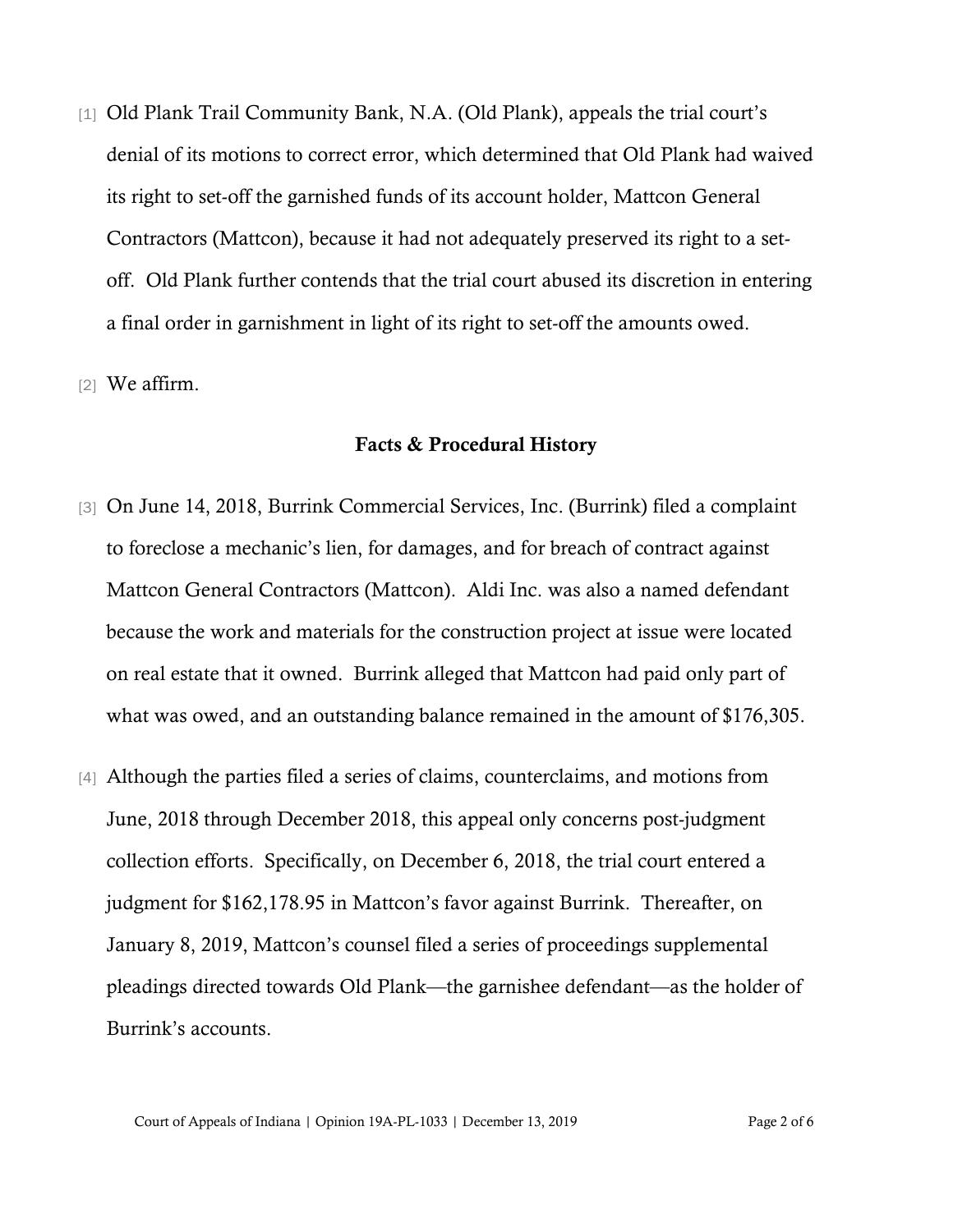- [5] The following day, the trial court ordered Old Plank to answer on or before February 1, 2019, certain interrogatories that Mattcon had filed or, at its option, appear in court and answer the interrogatories in person at a hearing scheduled for February 8, 2019, at 8:30 a.m. The order specifically provided that "[a]ny claim or defense to the proceedings supplemental garnishment order must be presented at the time and place of the hearing." *Appendix Vol. II* at 20-21.
- [6] On January 24, 2019, Old Plank answered the interrogatories, indicating that Burrink maintained two checking accounts with it. Old Plank did not list any deposit amounts, and a handwritten note indicated that the "Bank has claimed setoff rights as past loans due to Bank." *Appellant's Appendix Vol. II* at 23. In its supplemental answers to those interrogatories, Old Plank asserted that there were amounts of deposits totaling \$97,944.07 in the combined accounts, along with a handwritten note indicating, "set-off claimed" as to both amounts. *Id.* at 26. No further explanations regarding its claimed right of set-off were provided. Additionally, even though Old Plank's legal request coordinator remained in contact with Mattcon's counsel throughout the process, it did not provide any documents in support of its claimed set-off.
- [7] Old Plank did not appear at the February 8, 2019 hearing, and the trial court issued a handwritten order that was captioned, "CCS ENTRY." *Appendix Vol. II* at 27. This entry provided, among other things, that Old Plank's failure to appear at the February 8, 2019 proceedings supplemental hearing waived "any defenses as to garnished funds." *Id.*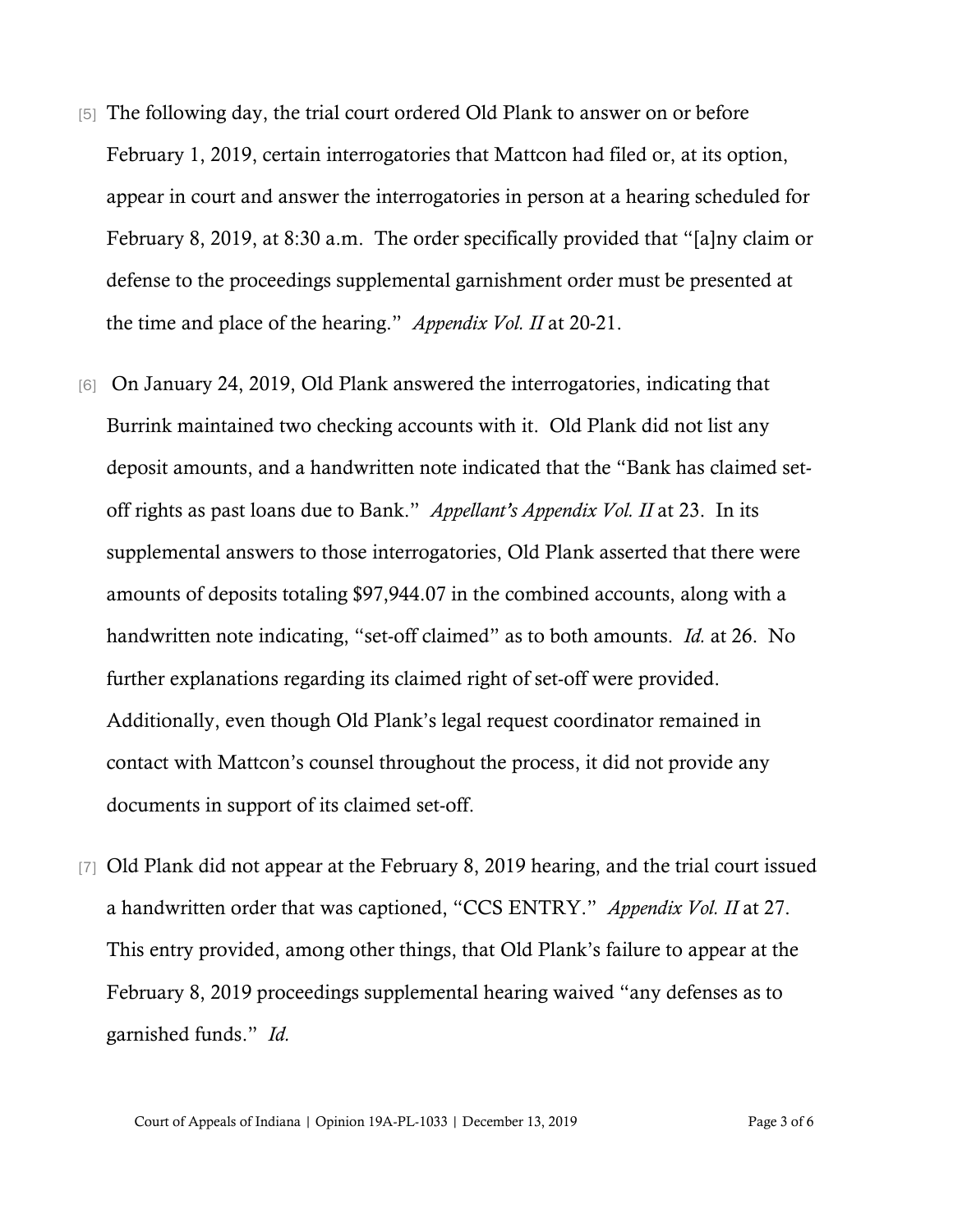- [8] On February 11, 2019, Mattcon submitted a final order in garnishment. The trial court approved the order and entered judgment that same day. The order indicated that Old Plank had submitted answers to the interrogatories and that Burrink had accounts with Old Plank. The trial court ordered Old Plank to pay the balance due Mattcon in the amount of \$97,943.96 to the county clerk.
- [9] Old Plank filed two separate motions to correct error regarding the February 8, 2019 order and the subsequent order in garnishment. Old Plank asserted that the trial court erred in concluding that it had waived any defenses to the garnished funds. Specifically, Old Plank argued that even though it did not appear at the proceedings supplemental hearing, it had filed two separate pleadings with the trial court (the interrogatories) and had adequately provided Mattcon's counsel with the set-off rights and claims prior to the February 8, 2019 hearing. Old Plank alleged that it had the right, as Burrink's depositary bank, to set-off any amounts owed after receiving notice of the garnishment proceedings. Hence, Old Plank argued that the trial court should vacate the garnishment order.

[10]The trial court denied Old Plank's motions to correct error and it now appeals.

### Discussion & Decision

[11]A trial court has broad discretion to correct errors, and we will reverse only for an abuse of that discretion. *Speedway SuperAmerica, LLC v. Holmes*, 885 N.E.2d 1265, 1270 (Ind. 2008). An abuse of discretion occurs when the trial court's action is against the logic and effect of the facts and circumstances before it and the inferences that may be drawn therefrom, or if it is based on impermissible reasons

Court of Appeals of Indiana | Opinion 19A-PL-1033 | December 13, 2019 Page 4 of 6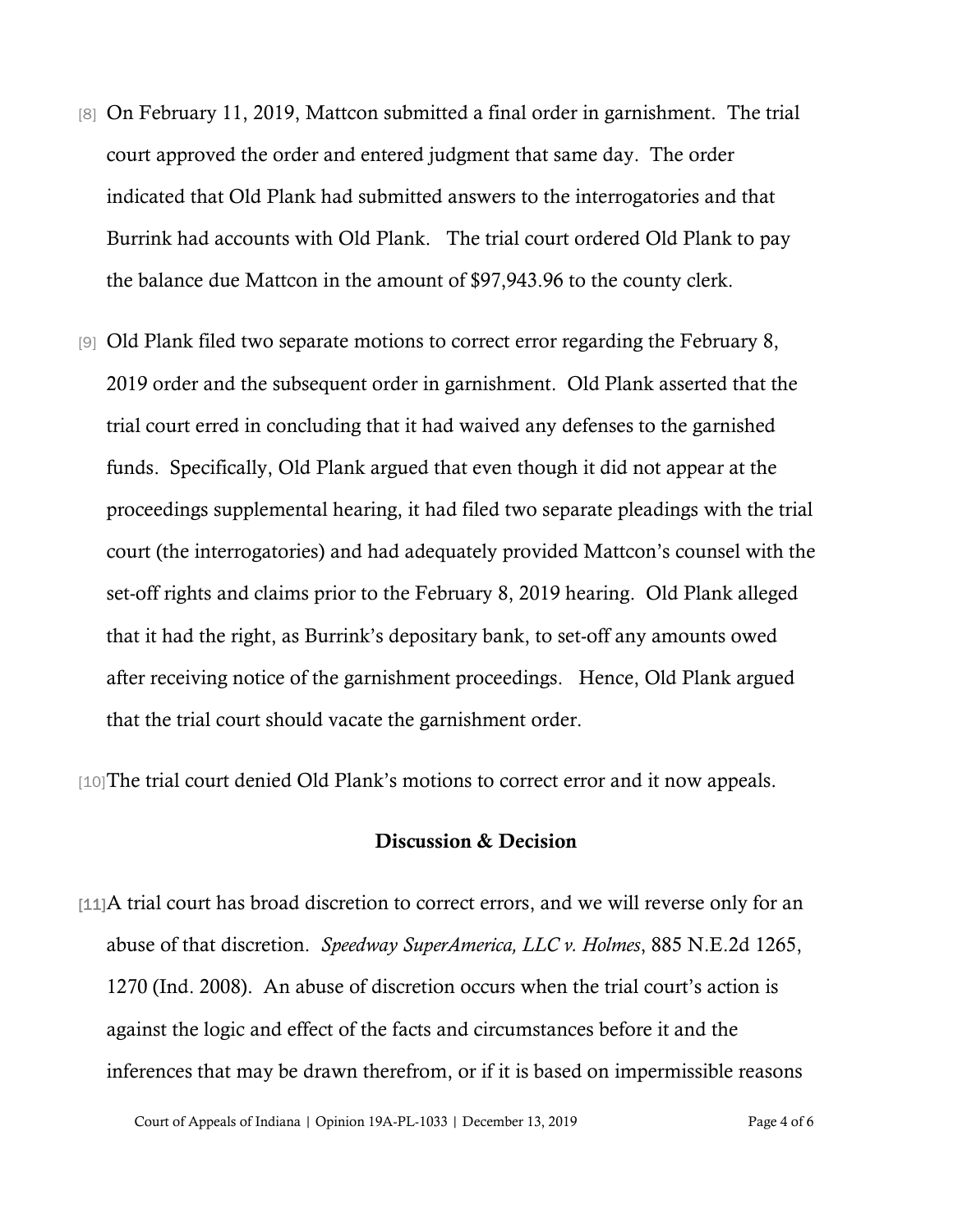or considerations. *Lighty v. Lighty*, 879 N.E.2d 637, 640 (Ind. Ct. App. 2008). Moreover, an abuse of discretion will be found only when the trial court's judgment is clearly erroneous. *Sanders v. Sanders*, 105 N.E.3d 1102, 1106 (Ind. Ct. App. 2018). We further note that in this case, Old Plank is appealing from a negative order in garnishment. Thus, we will not reverse a trial court's order unless it is contrary to law. *Stoffel v. JPMorgan Chase Bank*, 3 N.E.3d 548, 552 (Ind. Ct. App. 2014). We will reverse only where the evidence leads to but one conclusion, and the trial court reached the opposite conclusion. *Smith v. Dermatology Assoc.,* 977 N.E.2d 1, 4 (Ind. Ct. App. 2012).

- [12]A garnishment proceeding is a means by which a judgment creditor seeks to reach property of a judgment debtor in the hands of a third person, so that the property may be applied in satisfaction of the judgment. *Fifth Third Bank v. Peoples Nat'l Bank,* 929 N.E.2d 210, 214 (Ind. Ct. App. 2010). A judgment creditor has the initial burden of proving that funds are available for garnishment. *Commercial Credit Counseling Serv's. v. W.W. Grainger, Inc.,* 840 N.E.2d 843, 847 (Ind. Ct. App. 2006). Once a creditor has made a prima facie showing, the garnishee-defendant must demonstrate a countervailing interest in the property or assert a defense to the garnishment. *Id.*
- [13]In general, a depositary bank has the right of set-off after receipt of notice of garnishment. *Fifth Third Bank,* 929 N.E.2d at 214. However, in the particular context of banks as garnishee defendants, a bank may waive its right to a set-off. *First Bank of Whiting v. Samocki Bros. Trucking Co.,* 509 N.E.2d 187, 199 (Ind. Ct. App. 1987), *trans. denied.* Waiver has been defined as the voluntary relinquishment

Court of Appeals of Indiana | Opinion 19A-PL-1033 | December 13, 2019 Page 5 of 6